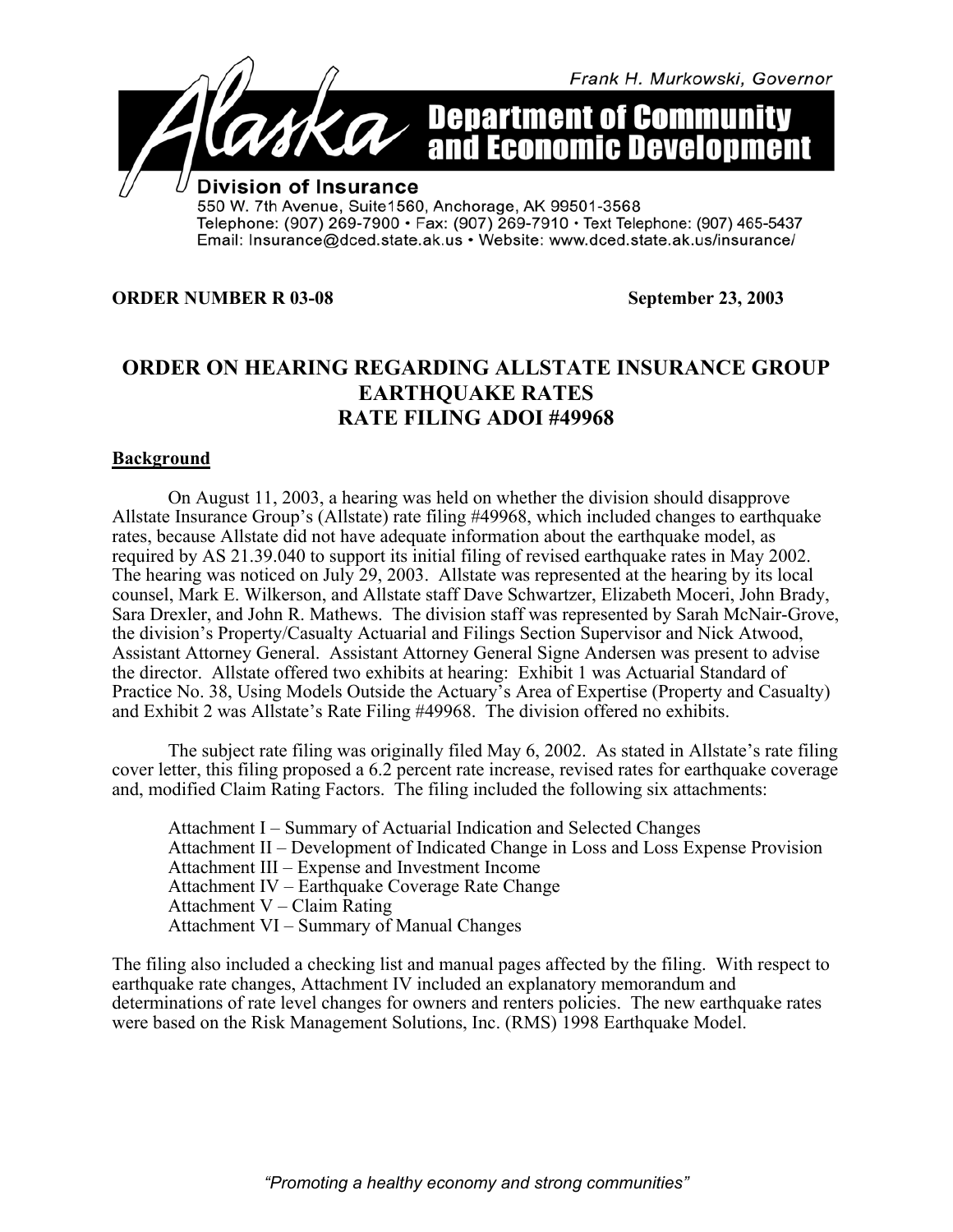Based on AS 21.39.040, the Allstate filing was subject to a 15-day waiting period before it became effective, which could be extended by the division. The division extended the waiting period until June 5, 2002. Because the division did not disapprove the filing before expiration of the waiting period, the filing was treated as "deemed approved" by operation of AS 21.39.040(d). This statute provides that a filing shall be considered to meet the requirements of AS 21.39 unless disapproved by the director within the waiting period.

Subsequently, the division received consumer inquiries regarding the Allstate rate increase, which prompted review of the Allstate filing after it was "deemed approved." After review of the filing, the division advised Allstate that the 2002 rate filing did not have sufficient information to support the earthquake rate increase and requested additional information from Allstate. Based on further review of the filing and information subsequently received from Allstate, the division decided that the RMS 1998 model used by Allstate to develop its earthquake rates was not an adequate model to support the rates. In particular, the model did not have Alaska specific soil data and there was more current source information available at the time Allstate filed its rates in 2002. The division requested that Allstate withdraw the 2002 filing; Allstate declined to do so. The division initiated this proceeding to disapprove the earthquake rates in filing #49968 because Allstate did not have adequate information about the earthquake model as required by AS 21.39.040 to support its initial filing of revised earthquake rates in May 2002.

## **Discussion**

Under AS 21.39.030, rates may not be excessive, inadequate, or unfairly discriminatory. In making rates, an insurer, among other things, must give consideration to past and prospective loss experience inside and outside this state, to past and prospective expenses both countrywide and those specially applicable to this state; and to all other relevant factors inside and outside this state. AS 21.39.030(a)(2).

An insurer must file with the division any proposed change in their manuals, minimum, class rate, rating schedule, or rating plan and every other rating rule before it becomes effective for use in this state. AS 21.39.040(a). Each filing is on file for a waiting period of 15 days before it becomes effective. AS 21.39.040(d). This waiting period may be extended an additional 15 days upon written notice of the director. Once the waiting period begins to run, the rate filing will be considered to have met the requirements of AS 21.39 unless the director disapproves the filing within the waiting period. The division is charged with reviewing the filings to determine whether it meets the requirements of AS 21.39. AS 21.39.040(c). If the division is unable to review a filing within the waiting periods triggered under the statute, the filing becomes effective and is deemed approved.

However, the statutes also provide that the waiting period does not begin to run if a filing is not accompanied by information upon which the insurer supports the filing, and the director does not have sufficient information to determine whether the filing meets the requirements of this chapter. AS 21.39.040(a). The insurer is then required to furnish the information upon which it supports the filing. AS 21.39.040(a). The waiting period does not begin to run until the required information is furnished to the division.

In the present proceeding, I find that Allstate's rate filing #49968 at the time it was filed did not have sufficient information to determine whether the increase in earthquake rates met the requirements of AS 21.39. Indeed, the only items submitted with the rate filing to support the earthquake rates were a short explanatory memorandum and two brief charts depicting the change in rates for owners and renters/condo policies. While the explanatory memorandum identified that the new rates were based on the RMS 1998 earthquake model, no reasonable attempt was made to demonstrate or explain how the rates met the requirements of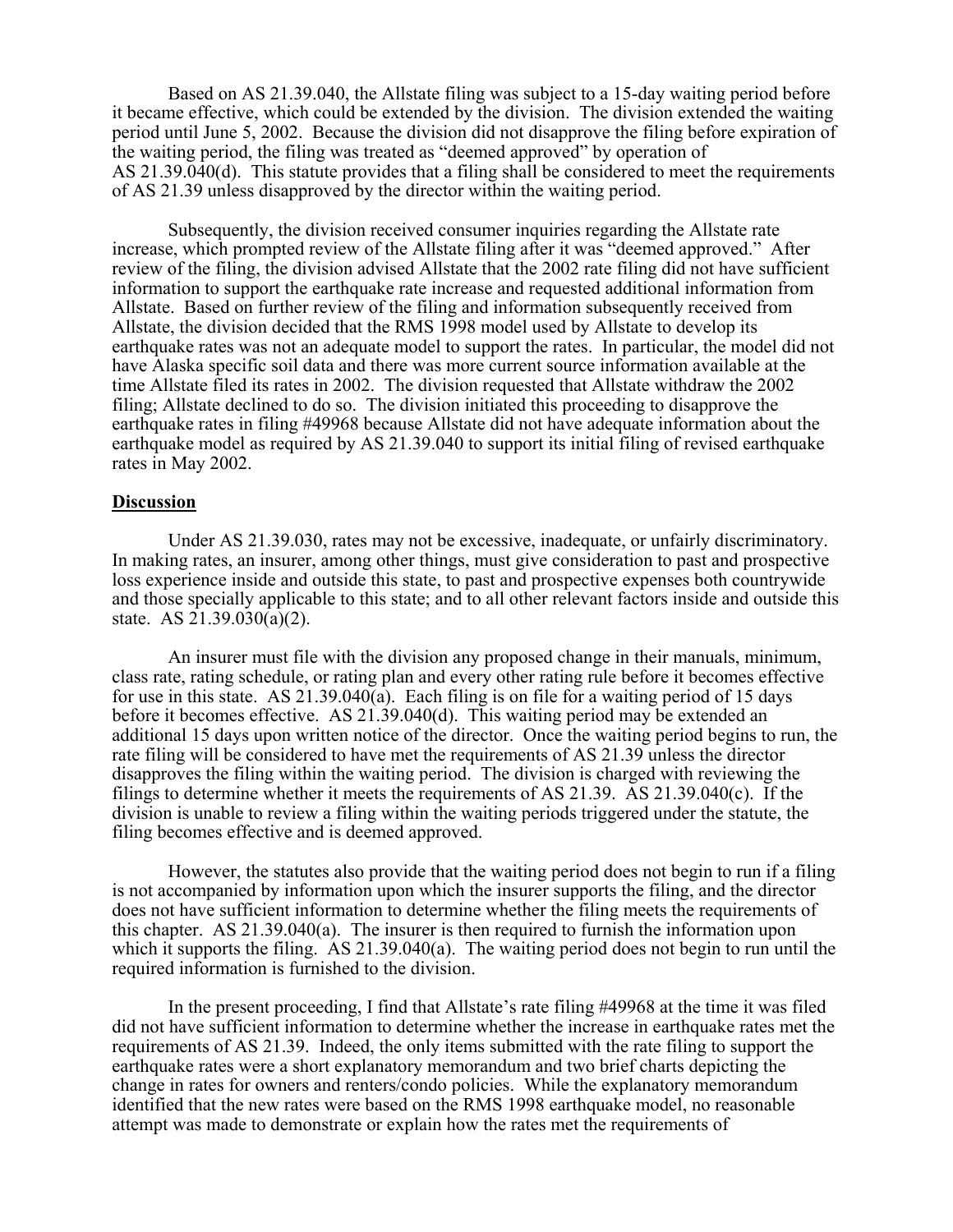AS 21.39.030. Given the substantial proposed increase in earthquake rates, a 100 percent increase for owners policies and a 200 percent increase for renters/condo policies, it was incumbent upon Allstate to provide sufficient information with the filing at the time it was made to support such large rate increases, certainly more than summary statements. I also believe it was incumbent upon Allstate under AS 21.39.040 to alert the division to the significant nature of the change in earthquake rates. I find it troubling that in Allstate's cover letter accompanying the rate filing there is no mention of the extent of the earthquake rate increase. Identifying in the cover letter the full extent of the proposed rate increase would have allowed the division to prioritize the filing for purposes of review and allowed time to disapprove the rate filing, if warranted, before expiration of any applicable waiting period. Under these facts, the division might reasonably assert that the filing did not deem because the waiting period for purposes of disapproval was not triggered.

Although I find that the rate filing was not supported by sufficient information at the time it was filed, I nonetheless conclude that the filing should not be disapproved on that basis. Based on the information and testimony presented at hearing, I am persuaded that there is now sufficient support for the filing at least for the timeframe for which it has been effective. I also find that the two concerns raised by the division regarding use of the model – no Alaska specific soils data and old data sources – were adequately addressed by Allstate at hearing and do not warrant disapproval of the rate filing at this time. My decision is in part based on the fact that Allstate has submitted a new rate filing based on an updated earthquake model, which utilizes digitized data that was not available at the time the RMS model was developed, but which will result in lower earthquake rates.

Allstate's testimony at hearing fairly established that the RMS earthquake model was analyzed, tested, and otherwise validated by an Allstate casualty modeling team and an actuarial peer review team to help ensure its reliability in building earthquake rates for Alaska. Allstate also established that there was a significant amount of Alaska specific seismic data in the RMS model. While the model may not have used actual Alaska specific soil data, Allstate established that reasonable assumptions were made in the model about Alaska soils based on averages in the Northwest. Those assumptions may have been more favorable to insureds than actual data had it been available at the time the model was developed.

With respect to the data sources relied on by the modelers, I am unable to find on the record before me that the use of older data sources – specifically, dated U.S. Geological Survey (USGS) seismic maps – under the facts did not comply with the ratemaking standards in AS 21.39.030. While it may be true that at the time Allstate made its filing there was more current USGS information than what had been used in the RMS model, I cannot determine what effect the older data had on the legitimacy of the model or on the rates built from the model. The division staff testified that the USGS had newer seismic information and that a more updated model was possible at the time Allstate made its filing. This testimony was based on communications with Rod Combellick, Chief and Acting Director of the Engineering Geology Section of the Division of Geological and Geophysical Surveys in Alaska's Department of Natural Resources. Mr. Combellick, however, did not testify at the hearing and there were no documents presented at hearing regarding his communications with the division or his review of the information used in the RMS model. Allstate acknowledges that USGS information has been updated since the development of the RMS model, but asserts that the RMS model was the best available at the time. Allstate testified also that it reweighed the RMS model with June 30, 2001 exposure data before it made the 2002 filing. In absence of documents or testimony demonstrating how use of older data in the RMS model affected the earthquake rates, I cannot make a finding or conclusion regarding this point.